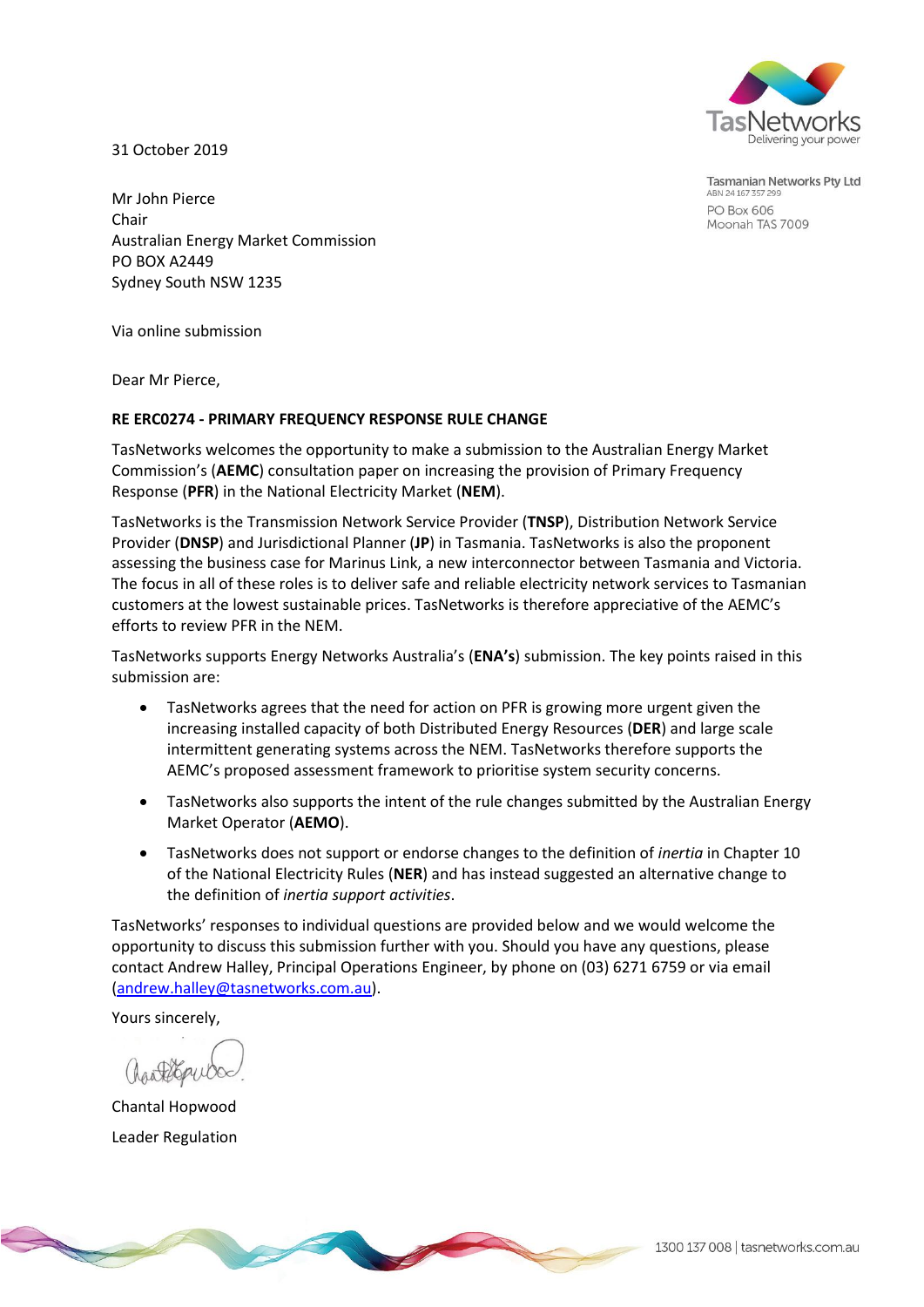## **QUESTION 1: Issues raised by AEMO in its rule change request,** *Mandatory Primary Frequency Response.*

TasNetworks agrees with AEMO's assessment of the implications of poor frequency regulation as summarised on page 39 of the Consultation Paper. TasNetworks also agrees that the observed degradation of frequency control across the NEM is at a point where action is required beyond simply continuing to increase the volume of regulation Frequency Control Ancillary Service (**FCAS**) which is dispatched. TasNetworks considers that sufficient evidence exists<sup>1</sup> which demonstrates that Automatic Generation Control (**AGC**) alone is an insufficient mechanism to adequately control network frequency. Further, that increasing PFR as provided by appropriately configured speed governing systems, and other continuously acting frequency control devices, can and will address this issue.

TasNetworks supports the observations and conclusions made by John Undrill in relation to the need for broad participation from generators and therefore agrees with the principle that the most effective control outcome will be achieved if 'everyone contributes a little'. This will help to mitigate the risks associated with relying on only a few key frequency control sources which may include:

geographic dispersal, or lack thereof;

1

- the ability to adequately manage any unexpected network performance outcomes given the increasing levels of uncertainty and variability within the power system; and
- the potential impacts of any modelling deficiencies that might be associated with a single generating unit or generating system.

As a specific observation for the Tasmanian region, it can be noted in Figure 3.2 of the Consultation Paper that the frequency standards are being routinely exceeded, with frequency being outside of the *normal operating frequency band* (**NOFB**) for more than 1% of the time. The occurrence of a contingency event at such times materially increases the probability that:

- Customers who provide contracted load shedding for the purposes of delivering fast raise FCAS may be interrupted for smaller contingency events and therefore be interrupted more often than anticipated. This complicates the decision about what frequency trigger levels to apply to avoid 'nuisance' activation of such schemes and could ultimately impact on the viability of providing such services.
- The ability to control frequency above, or below, the thresholds where emergency frequency control schemes are activated becomes more difficult following credible contingency events. The risk of Under Frequency Load Shedding (**UFLS**) is most acute in Tasmania given the relatively small 1.0 Hz margin between the lower limit of the *operational frequency tolerance band* (48.0 Hz) and the *extreme frequency excursion tolerance limit* (47.0 Hz). Load shedding must commence 'just' below 48.0 Hz for the UFLS scheme to be effective, thereby providing little working margin to cater for scenarios where dispatched FCAS is marginally insufficient. It should be noted that the assumption applied in the FCAS requirement calculation process run by AEMO is  $f_{init} \ge 49.85$  Hz.

When running simulations and performing various analyses, it is standard practice for TasNetworks to assume that initial steady state frequency is within the NOFB and thereby compliant with the frequency standards. It is therefore not unreasonable to assume that the risk of unintended and/or unexpected outcomes in the network following a contingency event increases when the network is operated outside of these limits for longer periods of time.

<sup>1</sup> TasNetworks notes the comments made on page 40 of the Consultation Paper (third bullet point) and also highlights the positive results coming from two frequency control trials which were run in Tasmania during 2018 and 2019.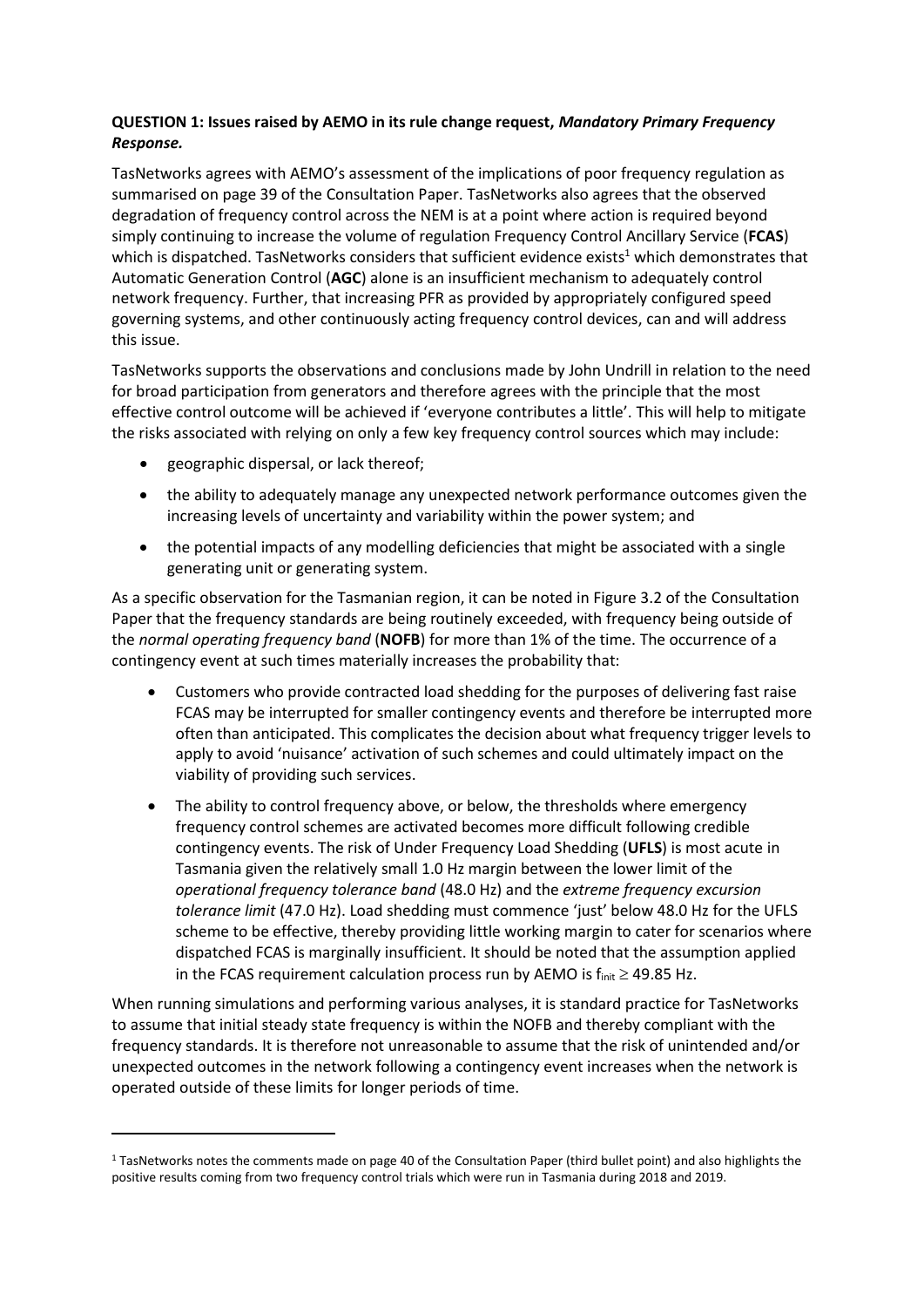## **QUESTION 2: Issues raised by Dr Sokolowski in his rule change request,** *Primary Frequency Response Requirement.*

In general, TasNetworks agrees with the observations that mirror, or are similar to, those raised by AEMO. It is unclear whether the additional observations pertaining to measurement errors and power quality impacts are as material given that all power systems experience off-nominal operation as shown in Figure 2.11 of the Consultation Paper. TasNetworks considers that the uncontrolled, oscillatory nature of NEM frequency over the full range of the NOFB, and then some, is the immediate issue of most concern. This is rather than the absolute difference from 50 Hz subject to the limits of the NOFB being adhered to.

# **QUESTION 3: Issues raised by AEMO in its rule change request,** *Removal of disincentives to primary frequency response.*

Consistent with the identified need for action outlined in Question 1, TasNetworks supports making clarifying changes to the existing rules which encourage and/or support the continuous provision of PFR by removing perceived or real disincentives. TasNetworks considers that any generator responding in a manner consistent with its performance standards, and submitted modelling data where this exists<sup>2</sup>, should not be penalised for deviating from its market dispatch target when responding appropriately to a local frequency deviation. The proposed change to S5.2.5.11(i)(4) is also considered to be a worthwhile modification to remove any uncertainty as to when frequency response can/cannot be enabled.

#### **QUESTION 4: Capability of generation plant and the implementation process for AEMO's proposed mandatory PFR requirement.**

No comments.

## **QUESTION 5: AEMO's expected costs and benefits for its proposed rule,** *Mandatory Primary Frequency Response.*

TasNetworks shares AEMO's concerns in relation to the forward costs likely to be incurred in the absence of measures to better control network frequency. Any delay in responding to PFR issues risks increasing uncertainty and reducing network robustness in the face of the NEM's 'world leading' penetration levels of asynchronous generation. This will only inevitably need to be countered with additional future conservatism in the design and operation of the power system. This will not be in the customer's best interests and TasNetworks therefore supports immediate action to address PFR concerns to keep future costs to customers down.

## **QUESTIONS 6-10: Various**

No comments.

## **QUESTION 11: Inertia and inertia support arrangements in the NER.**

For context in answering this question, TasNetworks' interpretation is that the proposed rule change discussed in Section 4.3.2 of the Consultation Paper relates to clause 5.20B.5(a) and not 5.20B.5(g) as written.

TasNetworks does not support a change to the existing definition of *inertia* in Chapter 10 of the NER, specifically, any attempt to delete the reference to 'electromagnetic coupling'. The original intent of the definition was to clearly differentiate between inertia provided by 'traditional' rotating machinery and Fast Frequency Response (**FFR**) as might be delivered from a variety of energy

<sup>1</sup> <sup>2</sup> Recognising that some older plant may not have governor modelling data associated with them as their network connection may pre-date the requirements to provide such information.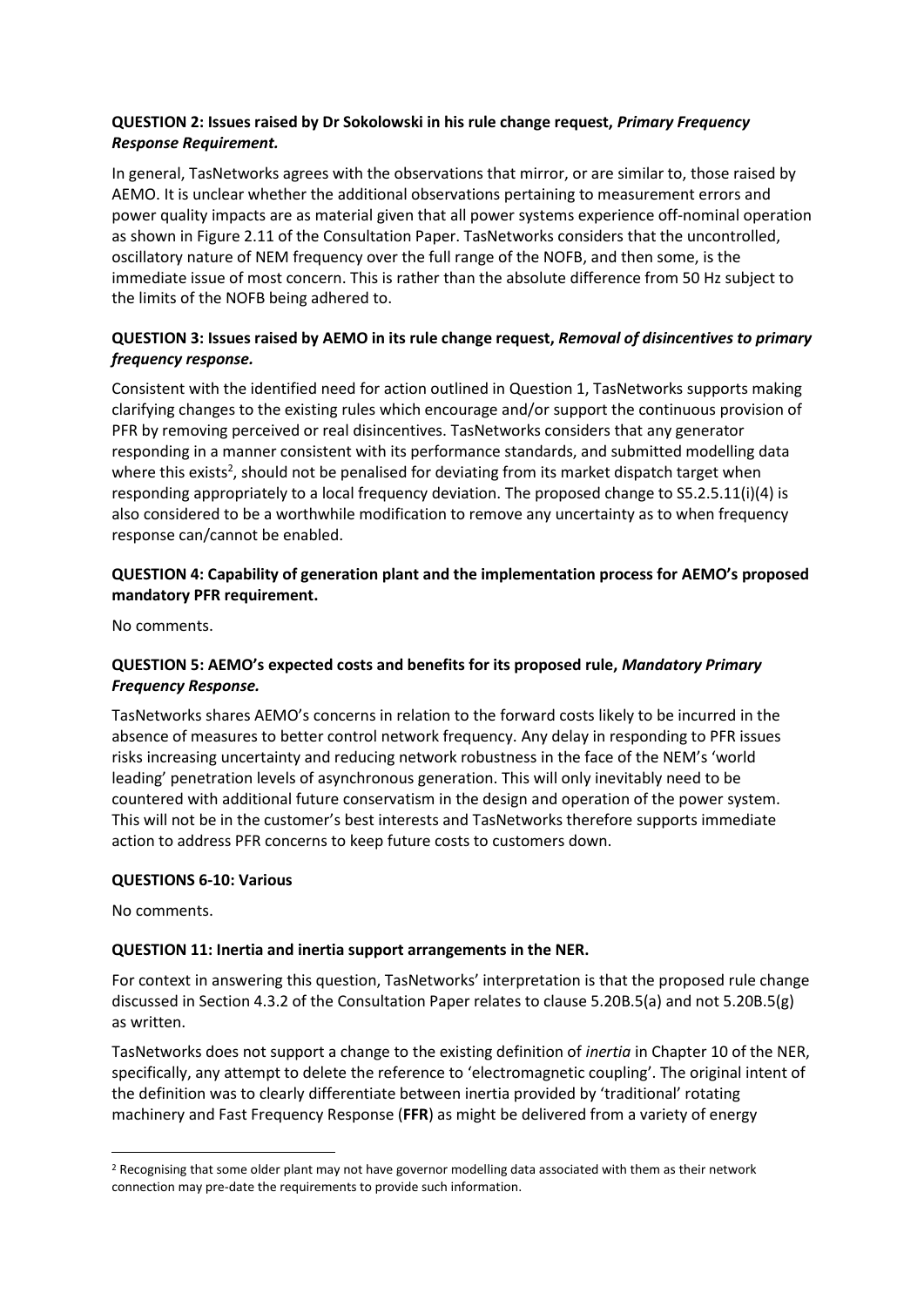sources including inverter connected equipment. The two are not interchangeable as they have different dynamic response characteristics. In this respect, TasNetworks considers that sources of FFR need to be assessed on a case by case basis to determine their relative contribution to network frequency control over time noting the potential for response latency. That is, unlike the inertial response provided by electromagnetically coupled rotating plant which responds instantaneously.

TasNetworks would, however, be supportive of a change to the definition of *inertia support activity* in Chapter 10 to capture the basic intent of the proposed rule change. The existing definition is not entirely clear and relies on the note provided at the end of 5.20B.5(a) creating something of a circular reference within the rules. An alternative approach may be to delete the note and amend the definition of *inertia support activity* in Chapter 10 by adding the bolded text below:

#### *inertia support activity*

An activity approved by *AEMO* under clause 5.20B.5(a) which may include installing or contracting for the provision of *frequency* control services, installing emergency protection schemes, contracting with *Generators* in relation to the operation of their *generating units*  in specified conditions, **and installing or contracting fast frequency response delivered from inverter connected equipment.**

## **QUESTION 12: Assessment framework.**

TasNetworks supports the hierarchy of priorities outlined in Section 5.1 of the Consultation Paper. The restoration of frequency regulation to an acceptable industry standard should be the initial focus so as to address the various power system security concerns which have been raised. The need for any further refinement of initial solutions can be determined thereafter, e.g. to better address the long term economics of any strategies adopted.

# **QUESTION 13: Technical requirements of effective primary frequency response.**

In considering the potential for mandatory provision of PFR, TasNetworks recognises that some stakeholders may wish to seek compensation for providing what is essentially a complementary and necessary service to existing regulation FCAS, albeit that it is delivered via a different mechanism. TasNetworks considers the two primary and competing views on this issue can be represented as follows:

- The physical construct of the power system at the present time still relies on certain capabilities to be available if it is to operate in an acceptable manner. More recent practical experience in the NEM suggests that PFR is one of those capabilities. On this basis, and assuming that contributions can come from a dispersed and broad range of providers, the real cost of delivering the capability may trend toward something small. It may be questionable as to whether a market approach is justified on this basis, with the NER ensuring that sufficient ongoing capability continues to be available, including from new technologies as they are progressively introduced over time.
- Alternatively, given that a market exists for regulation FCAS and the service is already 'valued', it could be questioned whether it is appropriate to mandate the supply of a complementary capability without the opportunity for providers of that service to be remunerated. Further, would failing to do so discourage investment in technologies or solutions that could deliver a better outcome for the power system in the longer term?

On these points, TasNetworks suggests there is likely to be value in adopting a hybrid approach rather than taking a polarised view. That is, in a not too distant world where the marginal cost of generation is secondary to the costs of supporting the network to deliver that energy to end-users, regard for future developments should be maintained.